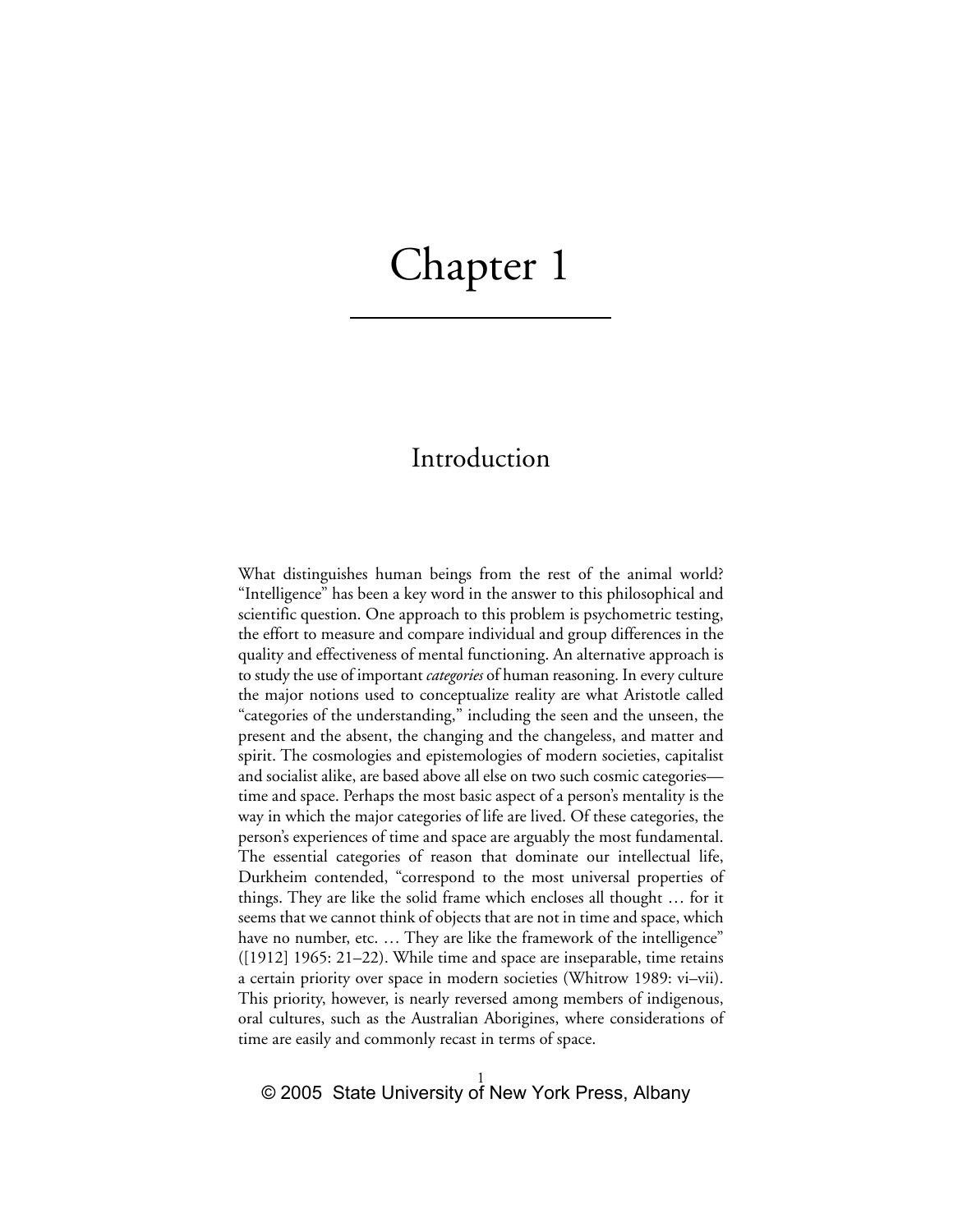#### 2 Time and Society

In the sociological, anthropological, and related literatures on time and temporality, several empirical generalizations, on the surface, seem to be well established. The literatures of this subject, spanning more than a century, reveal a general consensus that modern, Western people have a "linear" perspective on time, and that they tend to be "future oriented." Additionally, it is known in the study of time in sociology (Adam 1990) and in social anthropology (Gell 1996) that members of "primitive," preliterate, and pretechnological cultures have a "holistic," "cyclical" view of time that is a synoptic, all-at-once gestalt (e.g., Barnes 1974) and also have a "present orientation." There also is evidence in these social-scientific literatures that these cross-cultural differences in time consciousness are related to cultural evolution. For example, it is well established that in hunting-andgathering, preliterate, and tribal societies, communal social relations are given great emphasis, and that, in many instances, these societies show a remarkable insistence on a principle of social equality (Itani 1988). And, in modern, Western societies, and far beyond, social relations, of course, *include* communal and equality-based informal social relations but in addition are organized in a more formal way, with an emphasis on economic activity and on a competitive social hierarchy. In spite of these generalizations, there remains much to do in the study of time and social organization.

Daunting problems remain regarding the concepts' definitions. The linear-cyclical distinction is taken for granted by many "temporal dualists" but rejected out of hand by those who reject social duality theory. The notion of "cyclical" time is fundamentally a metaphor that might or might not include "alternating" or "flattened" time, and it remains badly in need of a clear definition (see Gell 1996: 30–36, 84–85, 91–92). Linear time, assumed by many to be self-explanatory in its meaning, is based on the thinnest of rationales to be the "opposite" of cyclical time. A second distinction is between present or near-present orientation and futural orientation, which presents its own problems of clear conceptualization. Beyond these four concepts that are often, but not always, contrasted as two *pairs* of temporal orientation, of linear versus cyclical and of present-past versus futural, there are, of course, nearly endless ways to conceptualize temporal experience. But it should be considered premature to give up on these broad notions of time awareness, because they are of fundamental importance and, it will be argued here, can be considered culturally universal cognitive structures. In this book, attention will be confined to just these four kinds of time consciousness—cyclical, linear, present oriented, and futural—with the full awareness that other kinds of time consciousness are of great importance and descriptive value.

#### © 2005 State University of New York Press, Albany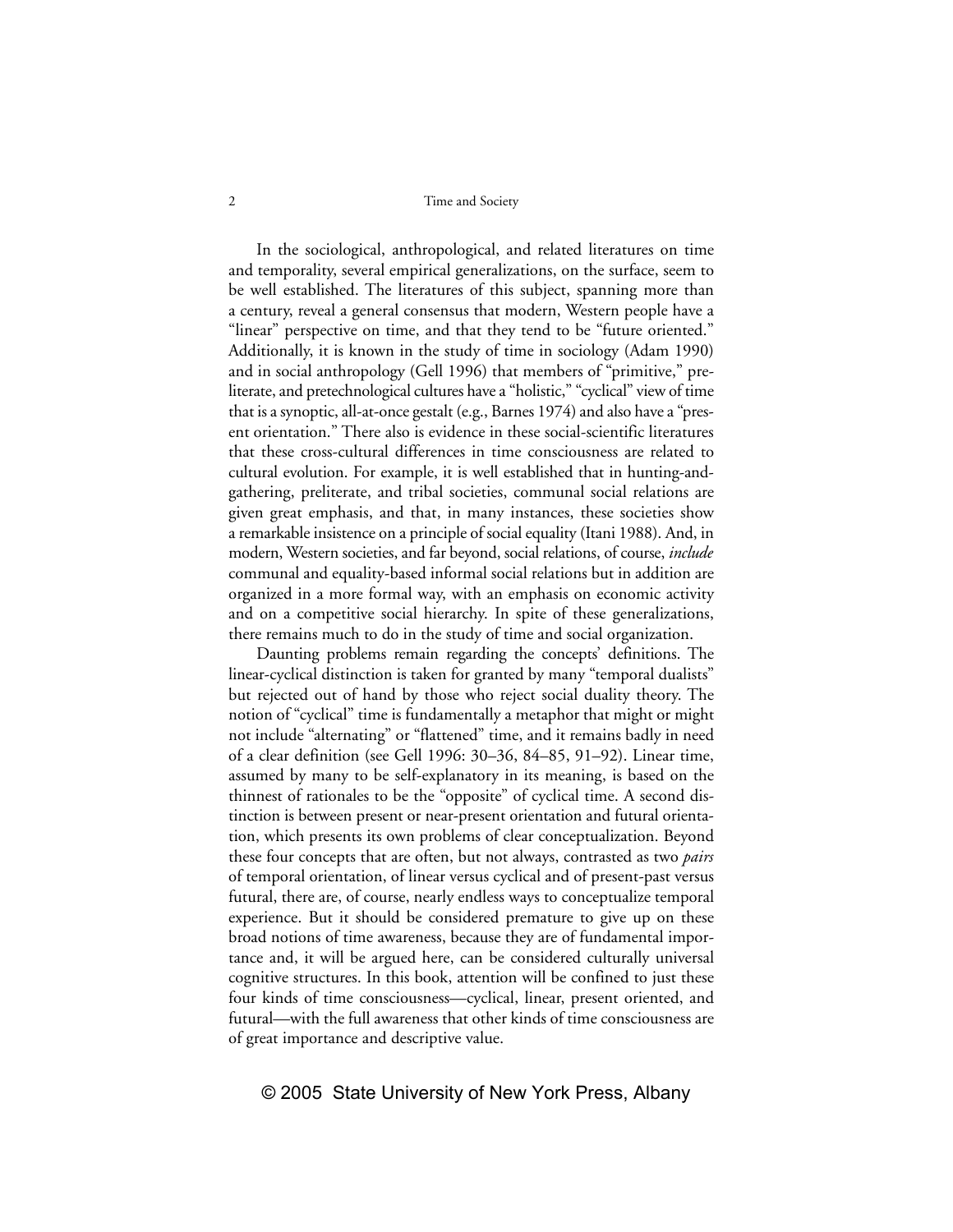A seven-part definition of "cyclical" time, which will be called "patterned cyclical," has been developed inductively by the author through a protracted study of the "primitive" civilization with *the* most elaborated study of its time orientation, the Australian Aborigines. It will be found that when these seven aspects of patterned, cyclical time are, as a methodological operation, turned into their opposites or near opposites, the result is a full description of our ordinary, linear notion of time, based as it is on clocks, calendars, schedules, and timetables. Neither of these two kinds of time consciousness, having seven-part definitions, are dualities, and both can be regarded and measured as continuous variables, so that any crosscultural differences that might exist can be considered a matter not of kind but of degree. An effort also is needed, and made here, to clearly define present-oriented and future-oriented kinds of time consciousness. Moreover, these resulting definitions can and will be *criterion validated* by showing that they are important aspects of the four most general kinds of information processing that contemporary cognitive neuroscience has been able to associate with the functioning of the organ of all thought and symbolic reason, the human brain.

There also are serious conceptual difficulties in relating social organization to time consciousness. For example, it has been established in social anthropology and sociology that members of primitive culture tend in their social lives to emphasize *communal* social relationships and, equally important, to hold to a principle of social *equality* (and, of course, to have many other important features as well). But how, in these cultures, are the social relations and forms of time consciousness related? Might their cyclicity of time orientation be related to communal social relationships, or to the effort to establish social equality, or to both, or to their interactions? And might their present orientation result from communal relationships, or from equality in social interactions, or from both, or from their interactions? Remarkably, this *specification* of just which aspects of social organization contribute to kinds of time orientation has not been addressed.

An analogous situation obtains in the study of time in modern society. For modern, Western societies, there is a vast literature linking industrialization, capitalism, urbanization, postmodernization, and other social macroprocesses to both linearity and futurality. These social macroprocesses involve *social relations* based on economics and politics, referred to by Fiske (1991) as "market-pricing" and "authority-ranking" social relations, respectively. Once again, there are, of course, innumerable other ways to conceptualize participation in modern life, but here attention will be based on relations of money and power. There certainly would seem to be a consensus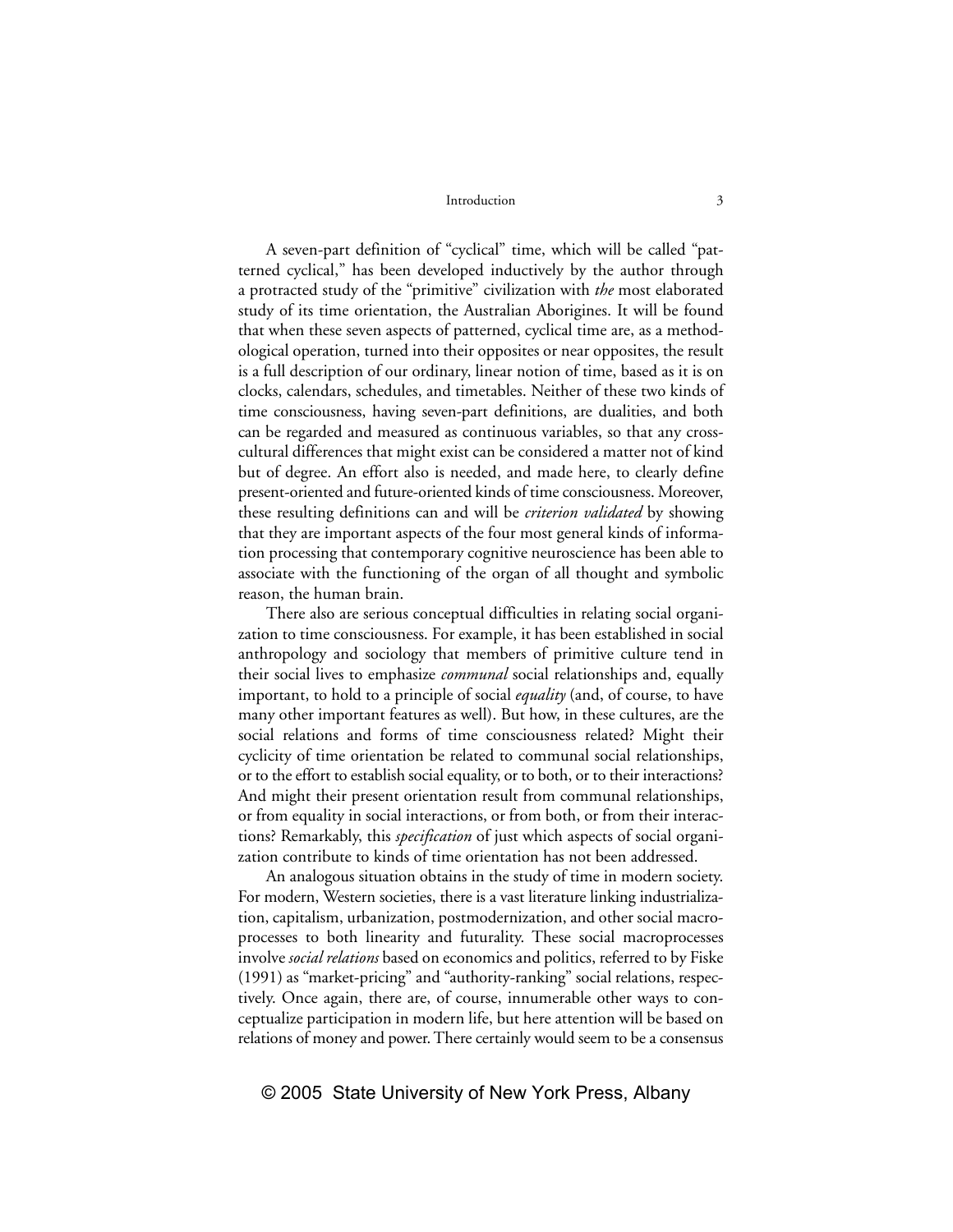that market-pricing and authority-ranking social relations influence the modern tendency toward linearity and futurality, but again it is far from clear *how* these social and cognitive variables are linked. Does our involvement in economic relations make us linear thinkers, or do relations of social power, or is it a combination? And what makes us futural in our temporal orientation? Economic social relations or power-based relations, or both? Once again, theory and data are needed. In the theory presented and tested in this book, four kinds of time consciousness will be paired, in four propositions, to the *positive* experiences of four social relations. In one of these pairings, however, which sees the linearity of time consciousness influenced by marketoriented, economic social relations, we will be in for a surprise with respect to culture and the *valence* of involvement in market-pricing social relations.

Two other theoretical possibilities, which to the best of my knowledge have never been raised in the study of time and societal development, are: (1) that cyclicity and present orientation, which are obviously complementary and closely linked, might together form an *emergent* level of time consciousness, and (2) that linear and futural time orientations, which also are complementary and closely linked, might similarly interact to form an *emergent* level of time consciousness. The theory presented in this book explores these possibilities explicitly.

A parallel argument can, and will, be made about social organization. We have referred to four aspects of social relations that also seem to pair in a natural way. First, communal-sharing and market-pricing social relations, involving the principles of communion and agency, respectively, can be seen as being opposite in their meanings. And second, in instances of hierarchical, authority-based relations being set aside, or suspended, the result is an opposite situation, a *conditional equality*.

It also is important to consider the valences of these social relations. For example, communal-sharing social relations are positive as we enjoy the company of companions, community members, and friends, but are negative as relations become hostile, abusive, and destructive. Thus we will, in the process of theory construction, confine our attention to four social relations, but we will need eight variables to do so. It will be proposed (1) communal-sharing and equality-based social relations, which are complementary in any society and together are apt to be fundamental to primitive societies, together in their interactions result in a higher level of social organization, the basis of informal sociality, which can be called "hedonic community," and that (2) economic and political social relations, which also are complementary and prevail in modern societies, result in a higher level of social organization, the basis of formal sociality, which Chance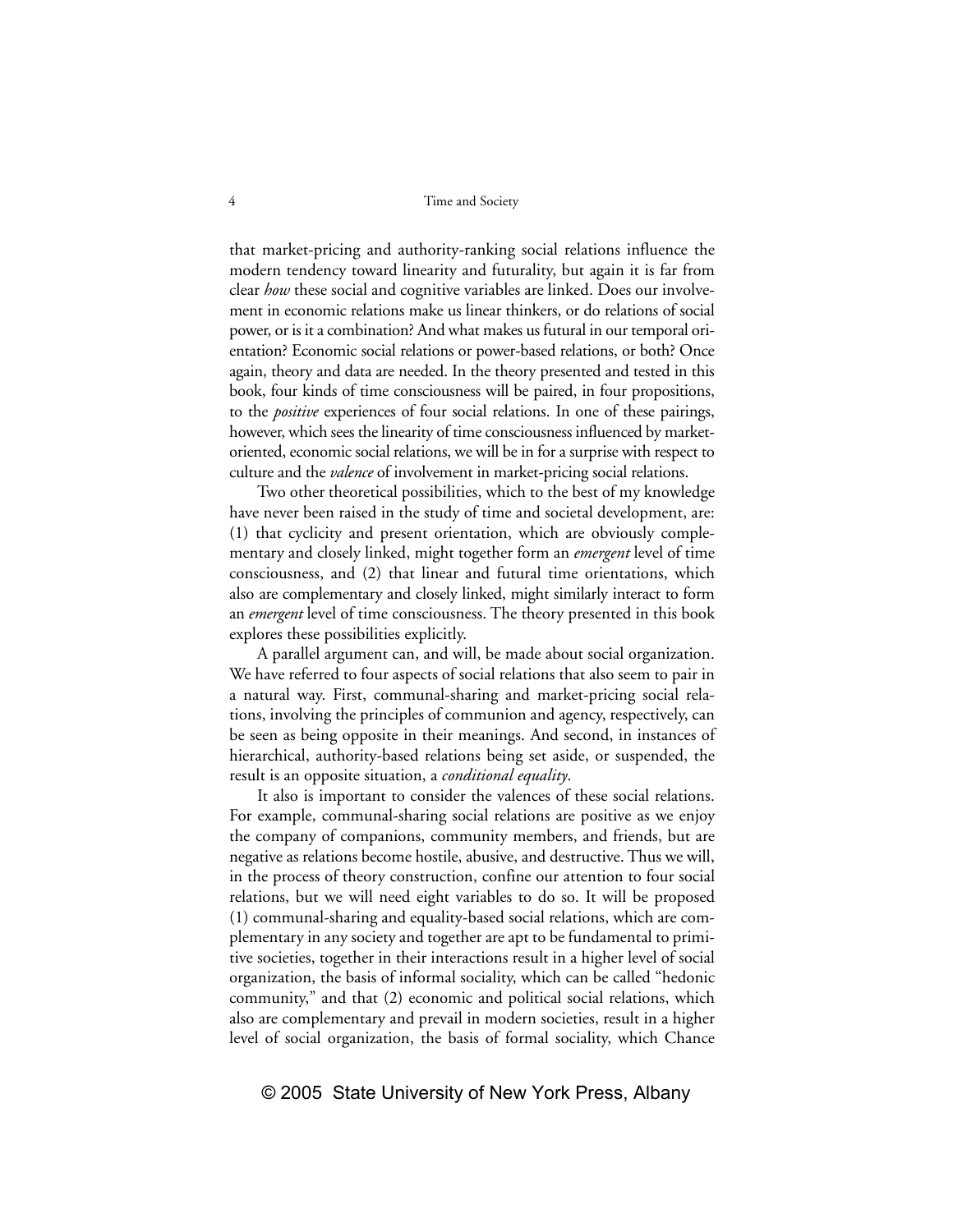(1988) calls "agonic" society. This model, it will be shown, finds its basis and its criterion validation in primate and human ethology.

### The Theory

The theory of social relations and time consciousness presented in this book is both general and complex. It is general in that it conceptualizes kinds of time consciousness as aspects of the most general modes of information processing known to be associated with the human mind and brain. It causally links these kinds of time consciousness to basic problems of life that have engendered the most fundamental kinds of social relations. And the theory is complex in that it is based on three levels of analysis—the mental, the social, and the biological, so the cognitive model of time consciousness and the sociological model of social relations are both shown to have a biological basis and an evolutionary history.

- 1. The *cognitive* model of time consciousness posits the existence of four elementary, irreducible forms of time consciousness: (1) the ongoing experience of the present is termed *immediate-participatory*; (2) immersion in the patterns and cycles of nature and social life, often referred to as "qualitative" or "cyclical" time, will be termed *patterned-cyclical*; (3) our experience of what Martin Heidegger ([1927] 1962) called "ordinary" time, involving the measure of motion with clocks, calendars, and schedules, is termed *ordinary-linear*; and (4) efforts to plan for and bring about the future is termed *episodic-futural*. These four kinds of time, once explained, will then be grouped in pairs into two of the highest-level kinds of temporal experience: first, the unity of our simultaneous involvement in the present and in the cycles and patterns of life engenders a *natural* time experience; and second, the unity of our ordinary-linear and episodic-futural experiences of time engenders a *rational* time experience (the topic of chapter 9). While the four kinds of temporal experience will be seen as cultural universals, the same is not true of natural and rational time experience, which might or might not emerge as cognitive structures in the mind of any individual human being. An argument will be made that the rational and natural kinds of temporal experience are not only different but are opposites, because ordinary-linear time and patterned-cyclical time are opposites, and immediate-participatory time and episodic-futural time—involving temporal compression and temporal stretching, respectively—also are opposites.
- 2. The second level of theory is *biological*. The most modal functioning of the brain and nervous system, it will be proposed, provides the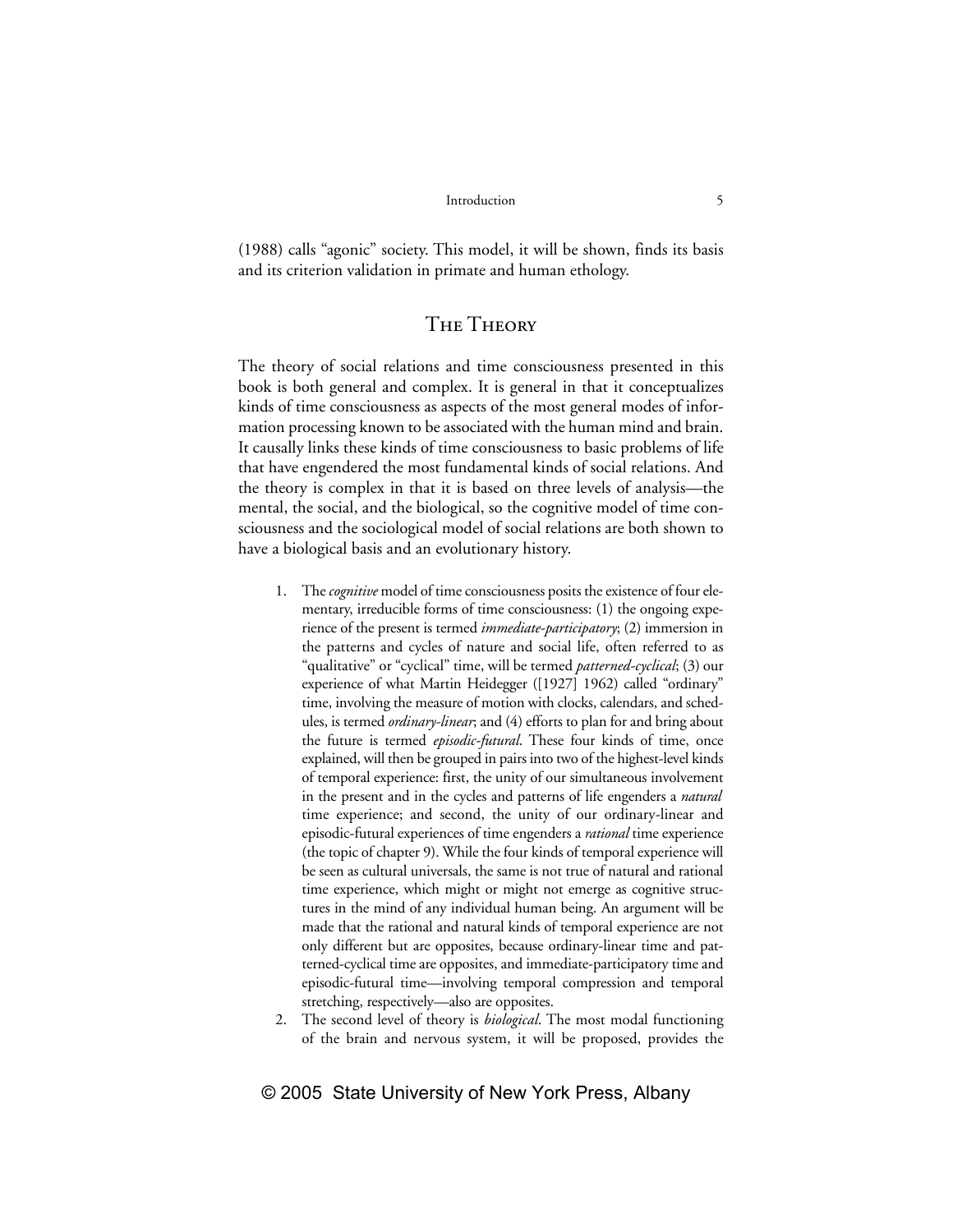#### 6 Time and Society

infrastructure for the four elementary forms of temporality. The neuroscientific literature on brain functioning and the experience of time includes some rather abstract, mathematical models of a putative "internal clock" in the brain (e.g., Treisman et al. 1990; Rammsayer and Vogel 1992). These models, however, do not contradict the simple fact that there is no evidence for a "clock" in the brain providing a direct measure of elapsed duration; human beings have not developed the capacity to know "what time it is," as measured by a clock, beyond close approximations. Insofar as time consciousness involves the processing of information on a very general level, it is a natural step to postulate that the proposed four elementary forms of temporality might be expressions of the most general modes of information processing of the human brain.

Luria (1973) and Pribram (1981) have identified a fundamental polarity associated with the cognitive functioning of the frontal and posterior lobes of the brain. The frontal lobes are the command-andcontrol center of the brain and are the biological infrastructure of cared-about plans and intentions. Pribram (1981) proposes that the frontal lobes, working closely with limbic and other structures, generate a mode of information processing that he calls "episodic." The posterior lobes of the brain—parietal, occipital, and temporal—are in contrast responsible for sense perception and the construction of the present moment, a kind of information processing that Pribram calls "participatory." The immediate-participatory mode of primordial temporality, our mindful immersion in the present, is based on the primary information processing of the three posterior lobes of the brain.

A secondary but still important polarity in brain organization is found in the division of labor between posterior regions of the left and right cerebral hemispheres, which are specialized for two kinds of information processing that have been interpreted as opposites by numerous philosophers, psychologists, neuroscientists, and others. Bogen (1969) refers to the left and right hemispheres, especially in the right-handed adult with a reasonably normal brain, as usually but not always specialized for "propositional" and "appositional" modes of information processing, respectively. Levy-Agresti and Sperry (1968) refer to these same lateralized modes of information processing as "logical-analytic" and "gestalt-synthetic." Bogen makes a critical point when he writes of "[w]hat may well be the most important distinction between the left and right hemisphere modes [of information processing], … the extent to which a linear concept of time participates in the [left hemisphere's] ordering of thought" (1977: 141, emphasis deleted). It should be cautioned that all neuroscientists do not accept the inference of two kinds of information processing from the experimental literature, taking this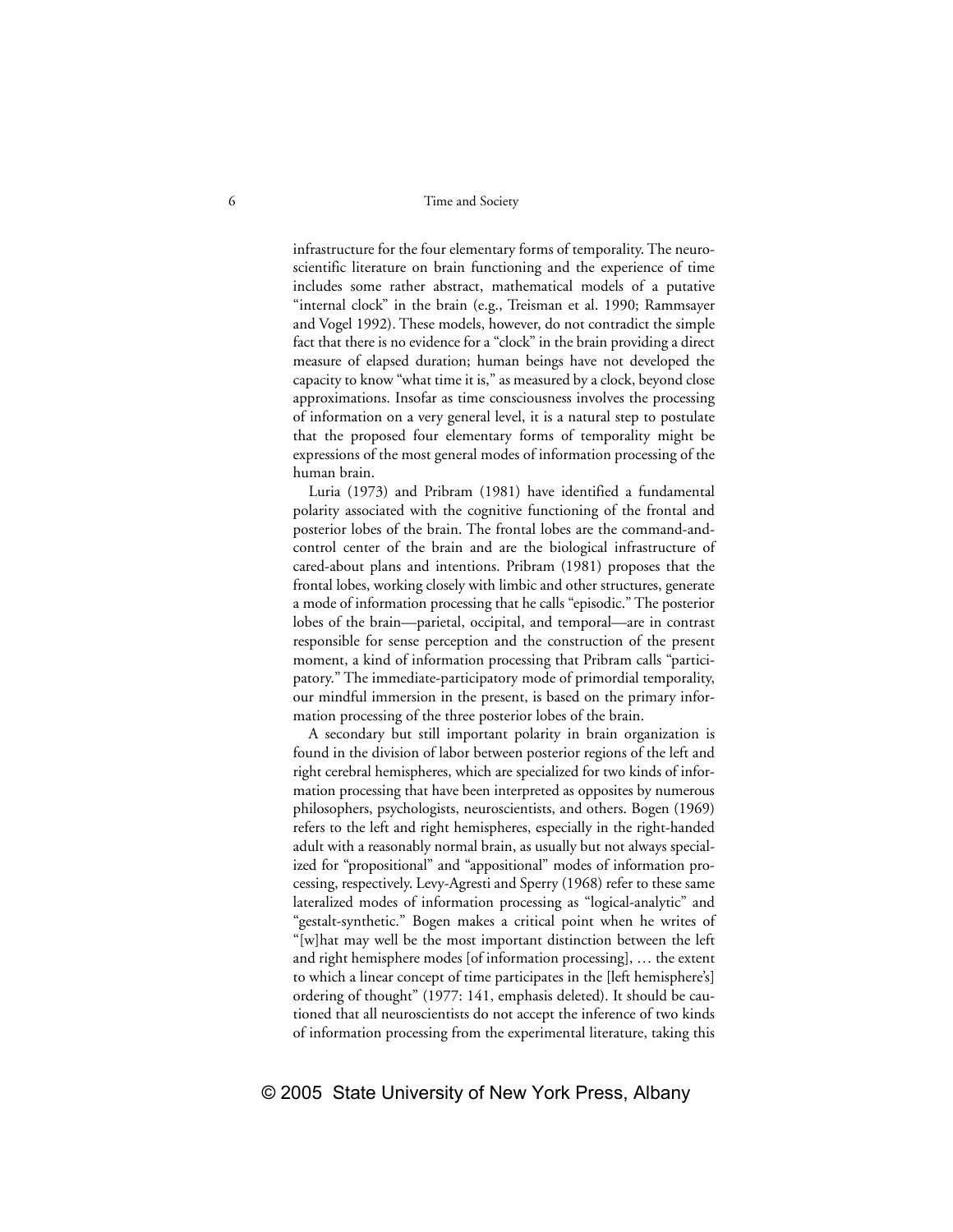to be an inflationist view of cerebral lateralization theory carried out by scholars with a commitment to a generous view of the boundaries of human consciousness (Efron 1990; Corballis 1991; but cf. TenHouten 1992a). It is proposed that the ordinary-linear mode of time consciousness is an aspect of the logical-analytic, *serial* mode of information processing of the left side of the brain, and patterned-cyclical time consciousness of the gestalt-synthetic, global, and *simultaneous* information processing of the right side of the brain.

3. The third level of analysis is *sociological*. A model claiming the existence of exactly four elementary forms of sociality will be presented. Florian Znaniecki in 1934 proposed that every human cultural system possesses a hierarchy of one supreme dominant element and unspecified numbers of dominant and subdominant elements. These dominant elements of a cultural system he posited to be culturally universal which, he suggested, would require that they have a biological basis and an evolutionary history. He offered no substantive interpretation of these elementary forms of sociality. The task of specifying such a model, carried out in this book, begins with a consideration of social duality theory. The idea that there are two kinds of society is an ancient one, finding current expression in philosophy, psychology, sociology, anthropology, and primate ethology. The distinction made is between formal and informal social organization, which parallels Tönnies' ([1887] 2000) still-useful distinction between the folk *Gemeinschaft* (community) and the exchange *Gesellschaft* (society), and their associated mentalities of Natural Will and Rational Will, in whose honor the natural-time/ rational-time distinction is introduced. Max Scheler's (1926) elitism and careless scholarship have made him a nearly forgotten figure in the history of social theory, but he left behind a highly cogent idea. He conceptualized four elementary forms of sociality, paired under two larger principles: (1) kinds of being with one another; and (2), the kind and rank of values in whose direction the social members see with one another. Scheler conceptually unpacked the first, informal level of society, seeing that it contained two elements, identity and life community. Formal society, in his view, was based on two kinds of social relations, rank and value, corresponding to the institutional domains of politics and economics.

A remarkably similar conceptualization was developed by Robert Plutchik ([1962] 1991) in his psychoevolutionary classification of emotions. He proposes that there are, for all animal species, four fundamental, existential problems of life: identity, temporality (reproduction), hierarchy, and territoriality. He said that the negative and positive experiences of these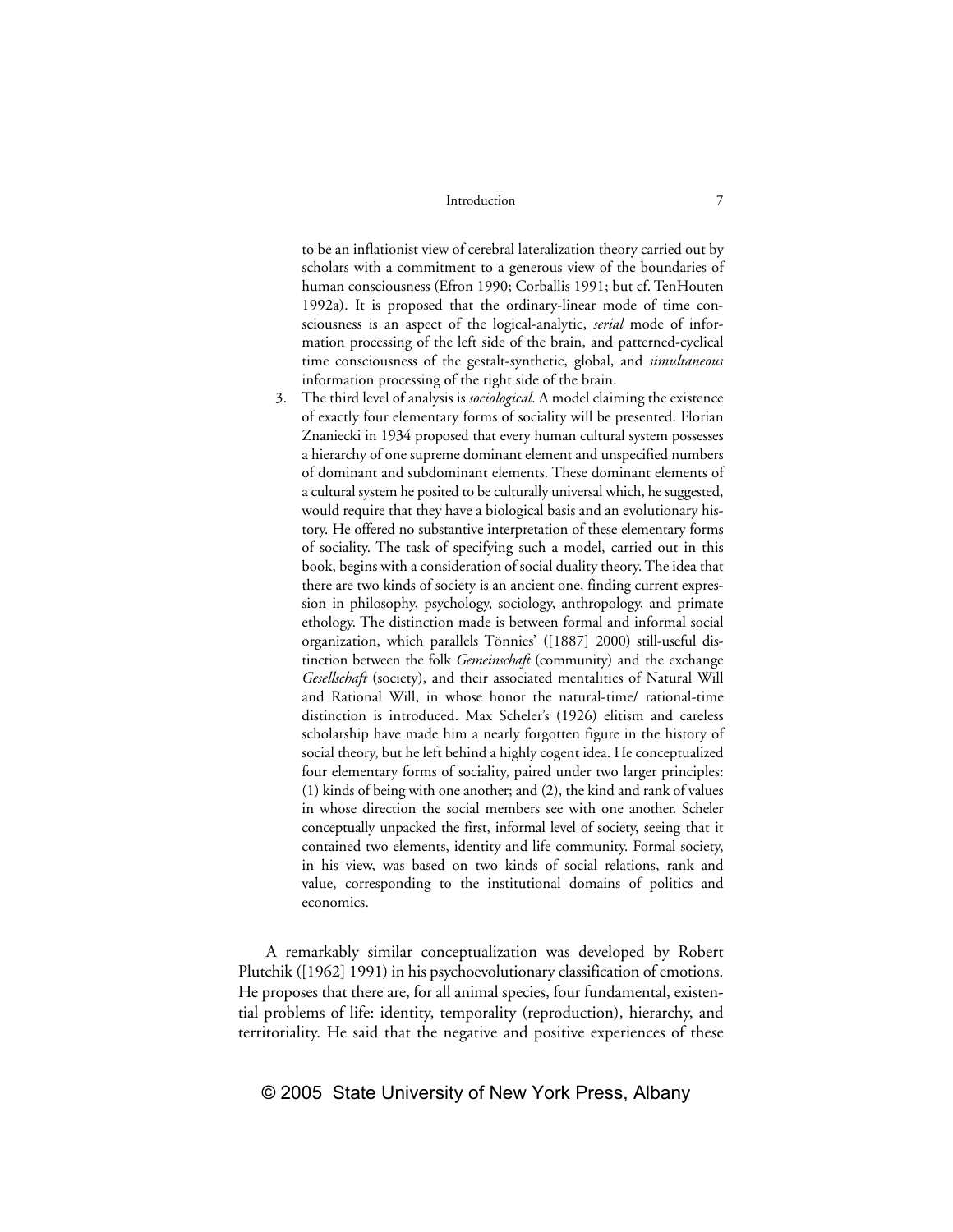existential problems led to eight prototypical adaptive reactions that define eight primary emotions that together form secondary emotions. There is a close conceptual agreement between Scheler's identity, life community, rank, and value, and Plutchik's identity, temporality, hierarchy, and territoriality. More recently, Fiske ([1991] 1992) has identified four elementary forms of social life, which he terms *equality matching* (EM), *communal sharing* (CS), *authority ranking* (AR), and *market pricing* (MP). Fiske had, without reference to any of the aforementioned scholars, replicated Scheler's notion that there are four basic things we do in the social world, which we can combine in complex ways. As will be explained, there are some serious conceptual problems with Fiske's model, but his terminology is well known and will be used in this book.

An argument will be made that these four functions exist as a double polarity. It will be proposed that equality-matching and authority-ranking are opposite human tendencies, either to make things unequal between people (AR) or to contradict this hierarchy and to create a state of conditional equality (EM). Communal-sharing and market-pricing social relations, it will be further proposed, are a result of opposite relations of the individual to society, with society within the individual in CS and the individual within the society in MP. The social model that emerges, the topic of chapter 8, has a structure isomorphic to the mind's dimensions of information processing in general, and time processing in particular, for it is a dynamically related double polarity in which the elements of agonic society are the opposites of those of hedonic community. It will be shown that these concepts are consistent with recent advances in human and primate ethology.

Chapter 2 explores the history of time in the minds of colonizers and the colonized, and in this context it introduces our case study, the Australian Aborigines, who will play an important role in this book. A study of Aboriginal culture and its concept of time has been used to inductively develop the model of *patterned* and *cyclical* time consciousness. The meaning of the familiar duality of linear and cyclical time is neither rejected nor taken for granted but is instead subjected to a rigorous process of definition. The present conceptualization was realized, inductively, through a case study of Aboriginal time consciousness. The author carried out three years of ethnographic field research while living with Aboriginal extended families. As a result of this fieldwork, together with a study of the relevant literatures, seven closely related aspects of Aboriginal time consciousness were identified, all based on the patterns and cycles of nature and culture (see chapters 3 and 4). It will be shown in chapter 5 that when these seven aspects of cyclical time are turned into their logical opposites, the result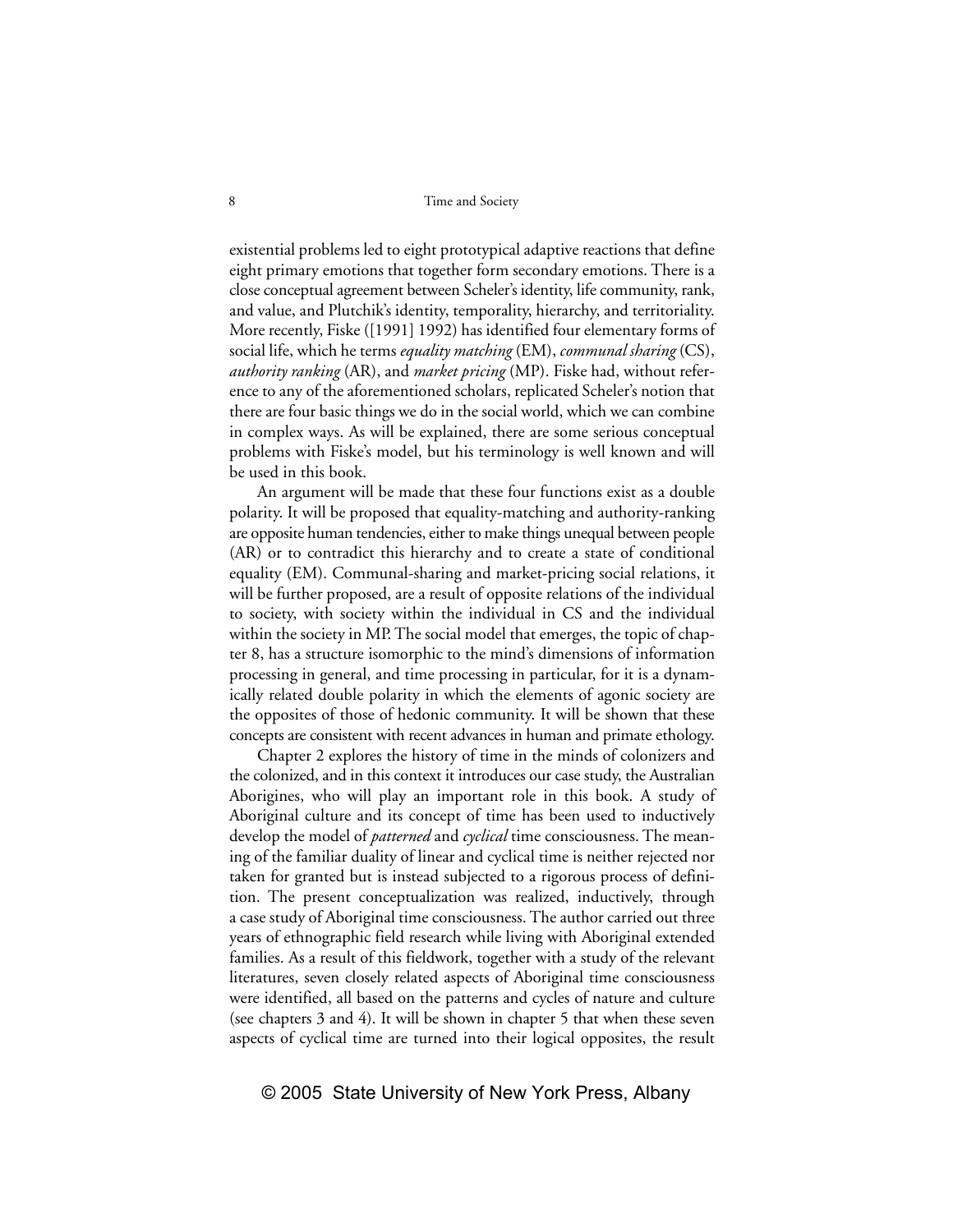is a full description of our ordinary, clock- and calendar-based "linear," one-dimensional time. The biological bases of the four kinds of time consciousness are established next, with chapter 6 devoted to the ordinary-linear/patterned-cyclical opposition with its basis in psychophysiology and cerebral lateralization theory; chapter 7 focuses on the immediateparticipatory/episodic-futural polarity with its basis in two of the three highest-order functional units of the brain, the posterior cortical unit for processing and storing information from the outside world and the unit for programming, regulating, and verifying mental activity (Luria 1973: 43). With this preparation, it then becomes possible to postulate the social conditions under which the four kinds of time consciousness are used, discussed in chapters 9–12. At the simplest level, the theory holds that participation in agonic society and involvement with power and resources contribute to a time consciousness that is, in its emphasis, episodic-futural and ordinarylinear, and comprises a rational experience of time; hedonic social relations, involving relations of social equality and inequality, contribute to an immediate-participatory temporality of the sensed world, that together with a patterned-cyclical time consciousness, engender a natural experience of time.

There are refinements of these basic propositions, and these statements are certainly not meant to suggest a one-way causality, with social relations the independent variables and kinds of time consciousness the dependent variables. The situation is, of course, more complex than that, and there is every reason to anticipate reciprocal effects. For example, the process of becoming a stockbroker leads to work experience that will sharpen and intensify time consciousness that is episodic and predictive, oriented to the linear dimensions of time and money. On the other hand, a person who already possesses an effective episodic-linear, rational time consciousness is apt to become a stockbroker.

The theory presented in this book is, from a logical point of view, quite simple and straightforward in its meaning. The propositions of the theory are testable. The theory is tested by a radical cross-cultural comparison, between Australian Aborigines and Euro-Australians. It will be argued, in chapter 14, that life-historical interviews provide the richest possible source of data for the empirical study of time consciousness and temporality. In order to carry out such a test, a lexical-level, quantitative, content-analytic methodology has been developed for indirectly measuring social relations and time variables, based on a remarkable classification of the English language developed by Roget ([1852] 1977) in his *International Thesaurus*. Roget was able to sort individual words into 1,042 "broad classes of ideas,"